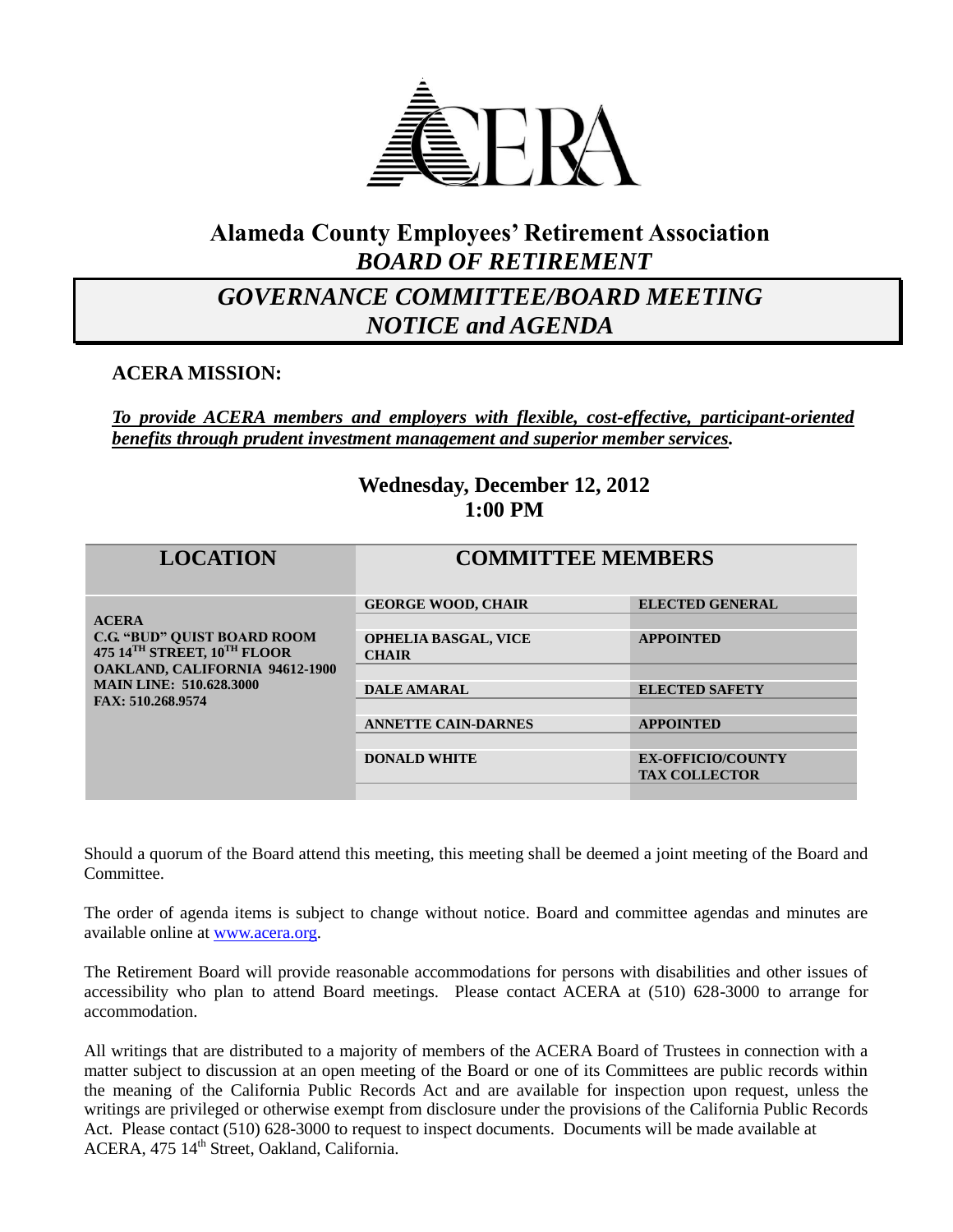## *GOVERNANCE COMMITTEE/BOARD MEETING*

**NOTICE and AGENDA, Page 2 of 3 – Wednesday, December 12, 2012**

#### **Call to Order:** 1:00 PM

#### **Action Items: Matters for Discussion and Possible Motion by the Committee**

- **1.** Review, Discussion, and Possible Motion to Adopt the Revisions to the **ACERA Membership Policy**
	- Recommendation The Governance Committee advises the Board of Retirement to adopt the revisions to the ACERA Membership Policy as recommended by Staff.

- Robert Gaumer

- **2.** Review, Discussion and Possible Motion to Adopt Revisions, if any, and renew the **Trustee Education Policy**
	- Recommendation The Governance Committee advises the Board of Retirement that it finds the content of the Trustee Education Policy is appropriate and continues to meet the needs of ACERA and should be renewed with revisions as recommended by Staff.

- Robert Gaumer

- **3.** Review, Discussion, and Possible Motion to Adopt the Revisions to the **Record Retention Policy and Schedule**
	- Recommendation The Governance Committee advises the Board of Retirement that it adopt the revisions to the **Record Retention Policy and Schedule** as recommended by Staff.

Robert Gaumer

- **4.** Review, Discussion, and Possible Motion to Adopt the Revisions to the **Retiree Payroll Deduction and Assignment of Benefit Policy**
	- Recommendation The Governance Committee advises the Board of Retirement to adopt the revisions to the **Retiree Payroll Deduction and Assignment of Benefit Policy** as recommended by Staff.

Robert Gaumer